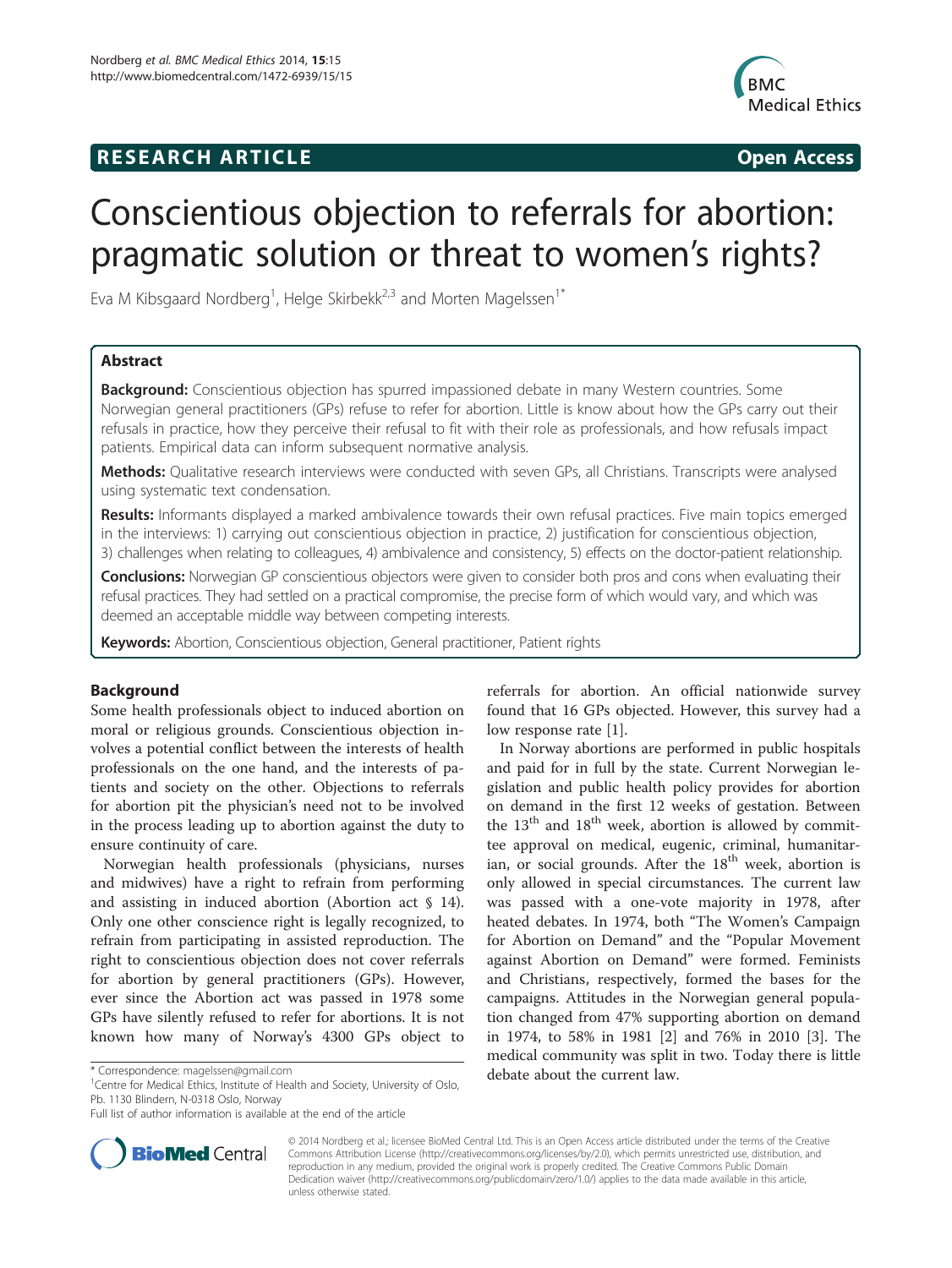In the Norwegian 'regular GP scheme' each citizen is assigned a particular GP by the municipality. Patients can choose to switch GPs twice a year. However, many Norwegian municipalities are sparsely populated, some encompassing less than 1000 inhabitants with only one or two GPs. Fears have therefore been raised that refusals to refer may impede availability of abortion.

Yearly, about 15000 abortions are carried out. In Norway it is typically GPs, not gynecologists, who refer for abortions. There are about 4300 Norwegian GPs, implying that each GP on average sees 3–4 patients seeking abortion yearly.

The practice of refusing to refer for abortion has gained the attention of the regulatory bodies on a few occasions. These have stated that the practice may be acceptable, depending on the municipality's ability to organize services so that the patient's right to health care is met. However, this changed when an October 2011 regulation explicitly outlawed conscientious objection by GPs in any context. In January 2014, the new coalition government (Conservative Party/Progress Party) announced new legal regulations which would allow conscientious objection by GPs in the specific context of referrals for abortion only [[4\]](#page-8-0). Parliamentary debate is expected in the fall of 2014. The development of the regulation of conscientious objection to referrals for abortion, then, has gone through three stages: first toleration in a legal vaccum; then outlawed by 2011 regulations which are still valid; finally, the most likely outcome is a renewed, but limited toleration with explicit legal approval in the near future. At the time of the interviews the legal repercussions for GPs who continued to refuse to refer for abortions were not clear.

The 2011 regulation and the 2014 proposal to legally tolerate conscientious objection, have spurred debate. Opponents of conscientious objection claim that referrals cannot carry the ethical gravity of the actual performance of abortions, and that a right to conscientious objection to referrals could jeopardize women's right to abortion [[5\]](#page-8-0). Furthermore, it is feared that the doctor's act of objection could be experienced by the patient as a violation and as moral condemnation [\[6\]](#page-8-0). Proponents claim that there ought to be tolerance for a moral minority when deeply held convictions are at stake, that referrals may be morally significant contributions to abortion, and that conscientious objection can be carried out in a way that safeguards the patient's right to abortion [\[7\]](#page-8-0).

A 2012 survey of 531 Norwegian medical students found that only 10% supported the right to conscientious objection to referrals for abortion [[8\]](#page-8-0). The proportion increased to 32% for students for whom religion was important. 4.9% of the students – all citing high importance of religion – would themselves object to

referrals. In 2013, after much debate, The Norwegian Medical Association came to support a limited right to conscientious objection, including objections to referrals, in matters "pertaining to life and death" [\[9\]](#page-8-0).

To our knowledge, the present study is the first qualitative interview study of physician conscientious objectors. The study attempts to answer two main questions. First, when a GP refuses to refer for abortion, how does this actually take place? Second, how do the GPs justify their conscientious objection, and how do they square this practice with their professional duties towards patients? Through shedding light on this practice we also wanted to provide empirical data for subsequent normative analysis.

### **Method**

### Recruitment and characteristics of informants

Seven GPs were recruited for individual interviews. Recruitment was performed through requests to the Norwegian Christian Medical Association (NKLF), to which we believed that many objectors would belong. Two informants were recruited through the investigators' own professional acquaintances. Ideally we would have wanted more informants, but repeated attempts did not yield more willing participants. However, it was decided not to include the GPs that had been most active and vocal in the public debate.

Of the seven informants four were women and three men. Their age ranged from 30 to 55, and they practiced in a variety of locations, ranging from cities to rural areas in western and central Norway. All informants were interviewed by the first author (EMKN) in their offices.

A question guide was used when conducting the interviews and modified after the initial interviews. In particular, informants were asked to describe in detail occasions on which they had refused to refer, their reasons for objecting and the perceived impact on physician-patient relationships. The interviews lasted about an hour, were taped and subsequently transcribed. Five interviews were conducted in the winter of 2012, whereas the remaining two took place in the first half of 2013.

### Content analysis

The analysis was performed by EMKN and MM independently, and in general followed the method of 'systematic text condensation', four steps of content analysis developed by Malterud [[10](#page-8-0)]. The method represents a feasible process for managing intersubjectivity and reflexivity in content analyses, while maintaining a responsible level of methodological rigour. We added a fifth step to this process, and analysed the empirical material using the following steps: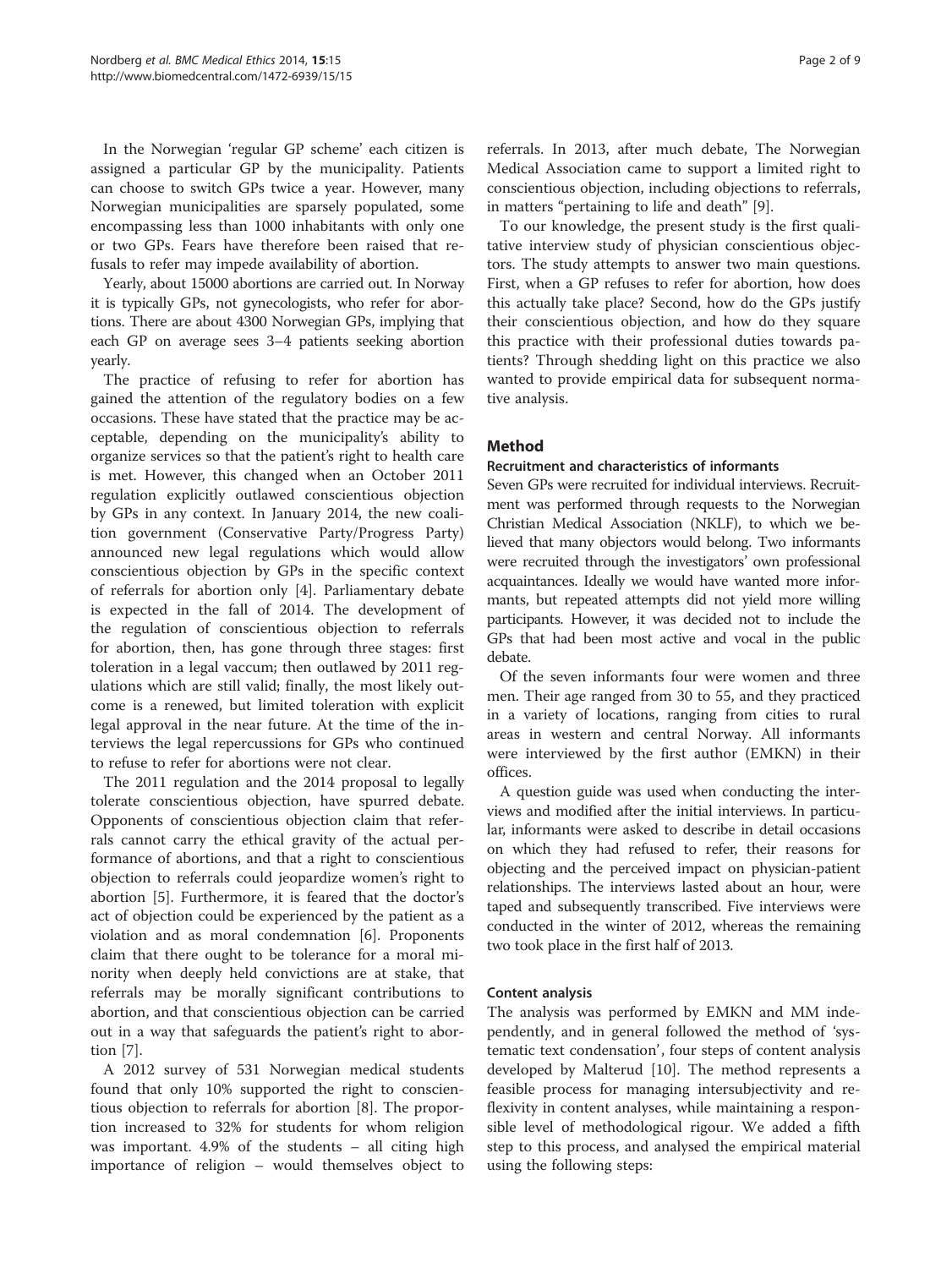- (1) From chaos to themes. The transcribed interviews were read to form an overall impression.
- (2) From themes to codes. Units of meaning were identified and coded according to topic.
- (3) From code to meaning. Each coded group was condensed and summarized in artificial quotations. At this stage several topics emerged; when the two independent analyses were later harmonized, these topics were condensed into five main topics and several sub-topics.
- (4) From condensation to descriptions and concepts. The artificial quotations provided the basis for the development of the analytic text from which the final text of the article stems. Quotes from the interviews were translated from Norwegian to English during the writing of this article.
- (5) From descriptions to interpretations. We continued our work until we felt we had reached an acceptable level of data saturation. We then compared quotations looking for both similarities that strengthened our impressions, and differences that weakened them [[11](#page-8-0)].

#### Research ethics

Informants were informed in writing and orally, and gave written consent. The project and the handling of recordings and transcriptions was approved by Personvernombudet (The Data protection office). According to the Norwegian system the study did not need institutional review board approval.

#### Investigators' preconceptions

As conscientious objection is a highly normatively charged issue, we believe that scientific investigators in this field do right in declaring their normative preconceptions. EMKN had no settled view on the morality of conscientious objection at the outset or throughout the study. HS supports GPs' limited moral right to conscientious objection, with a pragmatic view on how these questions should be solved, so as not to interfere with the patients' rights and the doctor-patient relationship. MM has authored academic papers on normative aspects of conscientious objection [[12,13\]](#page-8-0), supporting a limited moral right to conscientious objection that includes a GP's objection to referrals for abortion. He has defended this view in the Norwegian public debate [\[7,14\]](#page-8-0).

### Results

Five main topics emerged and will be presented in some detail: 1) carrying out conscientious objection in practice, 2) justification for conscientious objection, 3) challenges when relating to colleagues, 4) ambivalence and consistency, 5) effects on the doctor-patient relationship.

#### How conscientious objection is carried out in practice

Among the respondents two main approaches emerged. The first group of GPs attempted to prevent all consultations with women seeking abortion from taking place. This they did by having their secretaries schedule all such consultations for one of the GP's colleagues. The colleagues in question had explicitly agreed to this general arrangement.

For this first group of GPs the issue of referral for abortion nevertheless sometimes came up in the consultation, mainly because not all patients disclose their agenda to the secretaries. In such cases the GPs then immediately conveyed that they would not refer for abortion. The GPs expressed this in different ways, but were united in placing the emphasis on themselves, rather than on the (morality of) the act of abortion or factors pertaining to the patient. The GPs told the patient that they were unable to comply with the patient's request for a referral. These GPs would then help patients set up an appointment with a colleague.

In this first group, only one GP had openly declared his conscientious objection in the local community. Subsequently this doctor had not had any consultations where a referral for abortion was requested. An additional two doctors had gained acceptance for their practices by the municipality at the time of appointment.

The second group of GPs wanted to have the consultations with the women requesting referral, and the doctors did nothing to prevent these consultations taking place. These GPs performed the physical examination, history taking, and gave information, but ultimately would not provide the referral itself. One doctor would immediately inform the patient that she would not provide the referral, whereas the others in this group did not convey their refusal before the end of the consultation. The doctors in this group expressed their refusal in ways similar to the first group. The patients were then informed about how to obtain a referral; typically the GP would arrange for contact with a colleague, who would then refer the patient.

Two of the informants in this second group worked in areas where the local gynecological department did not require a referral for abortion, but could accept patients directly. One of these GPs nevertheless made a point of stating to patients that she could not provide a referral. The other GP only disclosed her objection in the case that the patient requested referral documents. This GP maintained that her objection would be considerably more practically difficult in other parts of the country where a written referral is required.

Several of the informants pointed to another possible solution: a written statement that the patient was pregnant, as an alternative to a referral letter. The patient could then bring this statement to the gynecological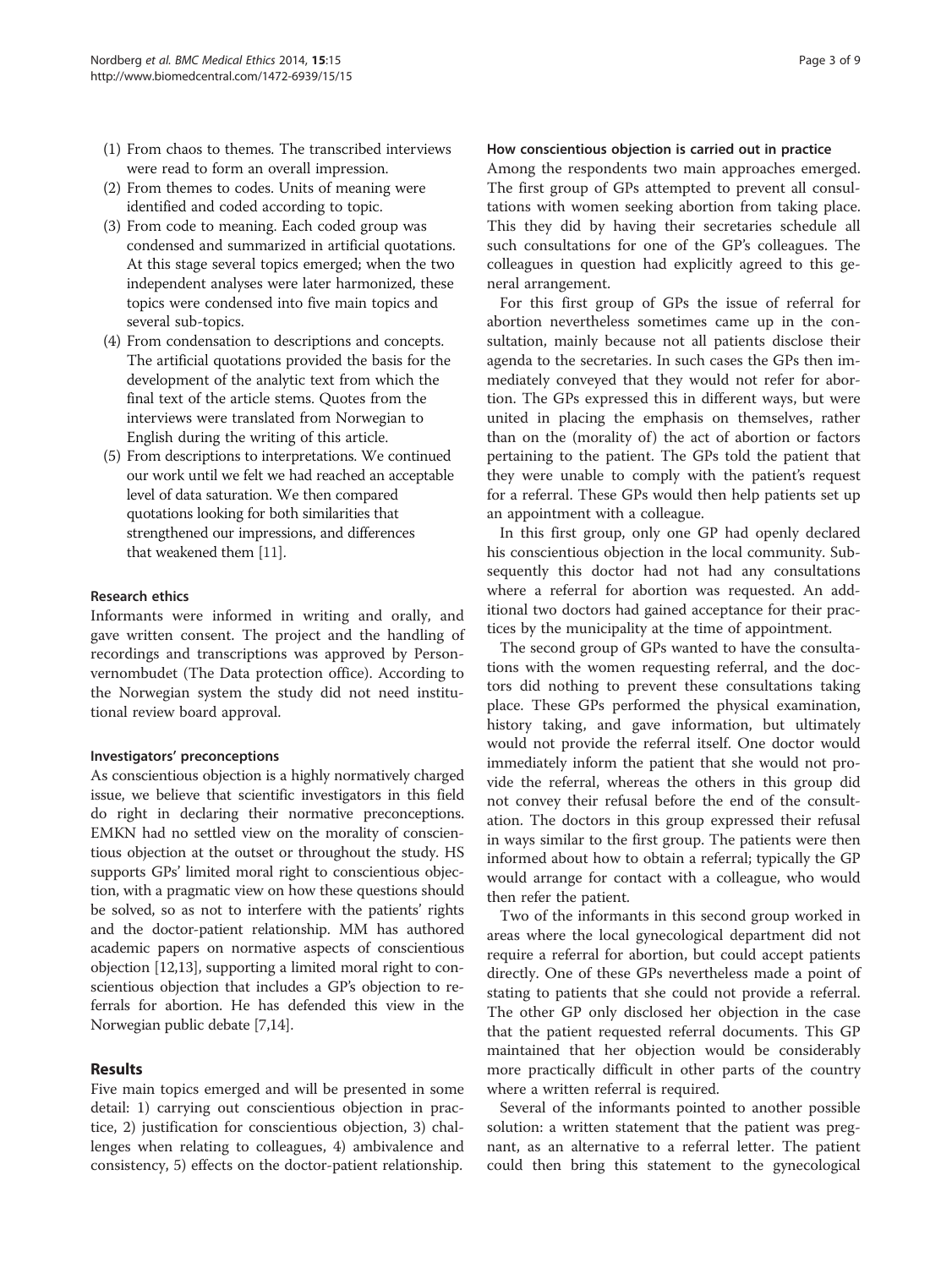department. These informants saw this alternative as morally preferable to writing a referral – a practical compromise that would satisfy both the patient's rights and needs, and the GP's own need for not contributing in the abortion process in a morally problematic way. However, none of the informants used this method more than sporadically.

Common to all informants was the emphasis on not unduly obstructing the fulfilment of the patient's legal right to abortion. The informants also claimed that the requests for referrals for abortion were uncommon occurrences in their practices. With one exception the doctors had not informed their constituency about their objections, and neither did they see any need for this.

# Justification for conscientious objection, and associated emotions

#### Not contributing to taking a life

The informants maintained that unborn human life has moral value. Some explicitly stated that the embryo is valuable from conception. One informant's expression was representative: 'Human life is something very special, and we humans are not granted the option of taking a life'. All informants rooted this view at least partly in their Christian faith. Some also invoked the ethics of the profession: 'I want to contribute to improving people's lives, and to helping, soothing and comforting. Then it becomes self-contradictory to take lives'. Referral for abortion was portrayed as active participation in the process that leads to abortion. The informants emphasized the need to take responsibility for their own actions and contributions. Some informants had been opposed to abortion from their youth, whereas others had gradually changed their view of abortion towards a principled opposition. Similarly, some had refused to refer for abortion all through their careers as GPs, whereas for others the felt need to object had emerged gradually.

#### Unable to refer

Several described an inability to refer for abortions. If referrals had been demanded of them, these informants stated, they would not have been able to carry on as GPs. Some pointed to the importance of colleagues who could handle this task for them, and stated that they could not have been a GP in a rural setting without such colleagues. Two stated that they had referred on a few occasions, and that this lead to bad conscience and feelings of guilt. One said of this: 'It felt like contributing to murder, in addition to breaking my own principles'. Two informants stated that they had previously lacked courage to refuse, but then had found that they could not handle referrals. One informant's statement shows how the objection typically is tied to a Christian faith: 'I am into spiritual counselling, I pray a little for people. I often place the hand that I write with on those I pray for. And then at one time it became clear that – I cannot sign this death sentence with the same hand that I use to bless'.

#### Being true to oneself

Informants maintained that having the opportunity to refuse referrals for abortion allowed them to be themselves. This was of great importance for most of our respondents. As one GP put it:

[The patients] meet actual persons during consultations. Being a doctor has a lot to do with the meeting between two or more people, and many come to you because you are the doctor […] personality is part of the package when you see the GP. And I also believe they want someone who talks back to them. I think it's wonderful to be able to be allowed to be a whole person, to be allowed to be myself with my opinions.

Several also pointed out that patients appreciate that the GP is present with their own views and personality, and that patients profit from the GP giving his earnest view, sometimes also providing a little resistance. Several informants pressed that their refusals were not about communicating a stand against abortion, but were for the sake of protecting themselves and their own integrity. One GP stated:

With what I do, I do not have any missionary work in mind, I only have the thought of being able to survive as a doctor and a whole human being. My conscience is not a dress that I can put on or take off whenever I want to. My conscience must be there all the time, as a ballast, for me to remain a whole human being.

#### Uncertainty and respect for the choices of colleagues

Several stated that they were less than entirely comfortable with their chosen practice of refusals. Typically it was not seen as unproblematic, neither practically nor morally. A typical statement was, 'There are many ways to do this, and I respect colleagues who choose differently'. Some also pressed that they were open to reexamining their current practice of refusals.

#### Inability to be neutral

Among the informants who avoided consultations with women seeking abortion, some stated that they would have liked to discuss the patient's choice and options with them; however, the informants feared their opposition to abortion would preclude a stance of neutrality necessary for counselling. These informants thought that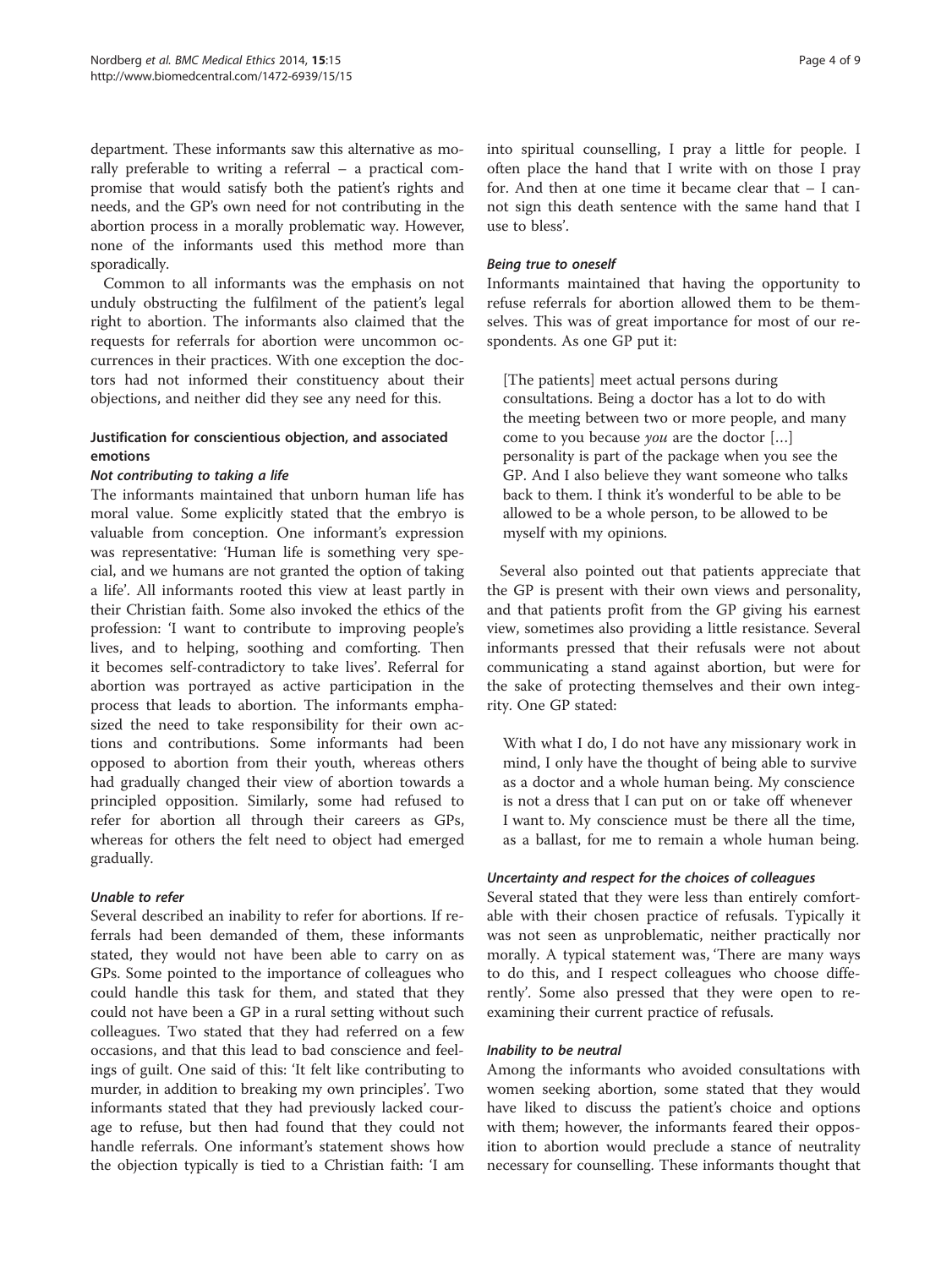explaining their objections at the outset of a consultation and subsequently ending the consultation was necessary to avoid the impression of a moral condemnation of the patient.

The informants who performed the consultations with the women requesting abortion also thought it problematic to actively influence the patient's choice. Rather, they described their role as aiding the patient in the decisionmaking through discussion and providing information. One informant said that he sometimes explained about fetal development, but would treat the topic sensitively, in order not to influence unduly. In addition, these informants thought that their potential influence on the patient's decision was rather limited.

Some of the informants were careful to express respect towards the patient's choice in the interviews. One said, 'Even though I have a clear opinion about what I think is best, I feel humility towards the woman's difficult choice. It is complex and in a way impossible'. Having to make such a choice was perceived to be very difficult.

#### Relations to colleagues

The informants found their relations with their local gynecological departments to be unproblematic. As for their GP colleagues, the informants all had experienced understanding and respect for their views of abortion and their refusal practice. Even though some colleagues had spoken critically of conscientious objection in the media, our informants had not experienced negative reactions from colleagues they cooperated with daily. Two of the informants stated that their conscientious objection had been an entry point to good conversations with their colleagues about ethical dilemmas pertaining to abortion. The informants had all found colleagues who were willing to take over the consultations with the patients requesting abortion.

#### **Consistency**

The informants were asked whether they saw their refusal practice as morally consistent. Informants saw challenges to their consistency along three axes: the reason for abortion, other issues regarding early human life, and degrees of cooperation in referral.

#### The reason for abortion

Most, but not all the informants agreed that the reasons underlying the abortion request mattered for their refusal to refer. These informants would have referred for abortion in cases of rape or incest, or when the mother's life was in danger, and sometimes in other cases as well. One stated, 'I referred to abortion for a woman who had two handicapped children from before. Her situation was so overwhelming, and to me it outweighed my own conscience'. Another stated, 'I referred a young woman

with an incredibly difficult social situation. This gave me feelings of guilt and was a violation of my principles, but I thought that referring this woman was something I had to do'. Some also stated that even though they would not want to partake in abortion themselves, they were in favour of the current abortion law which allows abortion on demand up to pregnancy week 12.

Only one informant stated that the reason for the abortion request would almost not influence his willingness to refer. He stated, 'pregnancy due to rape would give me greater anguish than regular pregnancies, but I do not think I would have been able to refer. I think that life is sacred and inviolable, I have to take the consequences of this, and I am able to do that in 99 per cent of cases'.

#### Other issues regarding early human life

Several of the informants emphasized that abortion belongs in a spectrum of moral issues regarding early human life. Some thought that full consistency would require conscientious objection on other issues as well, such as prescribing contraceptives that may have postfertilization effects, and referrals for in vitro fertilization in which spare embryos are created. However, most informants did not refuse in these cases. Their inconsistency was, however, perceived to be a necessary compromise. One GP stated:

I am not entirely principled or consistent in my actions. I prescribe contraceptives, and most of them can lead to abortions, even birth-control pills and hormonal IUDs. I have found a compromise I can live with. If you are to be truly principled, it is in reality incompatible with being a GP. (…) If I were to object to IUDs, I had to object to the pill and other contraceptives as well, and that would be a bit too much. I have used the pill myself, and I think it would be contradictory [to oppose it]. If I object to contraceptives, then the women would have to return for an abortion a few weeks later.

One informant would refuse to refer for assisted reproduction for same-sex couples. But this was a decision he would be willing to reconsider, stating that 'that argument does not run so deep with me'. Other informants did not think that their practice involved ethical inconsistency.

#### Degrees of cooperation in referral

Several informants reflected on the moral value of their chosen way of objecting to referrals. Did the actions they took to ensure that the patient's right to treatment was fulfilled (e.g., ensuring that the patients were seen by colleagues) implicate the informants in morally culpable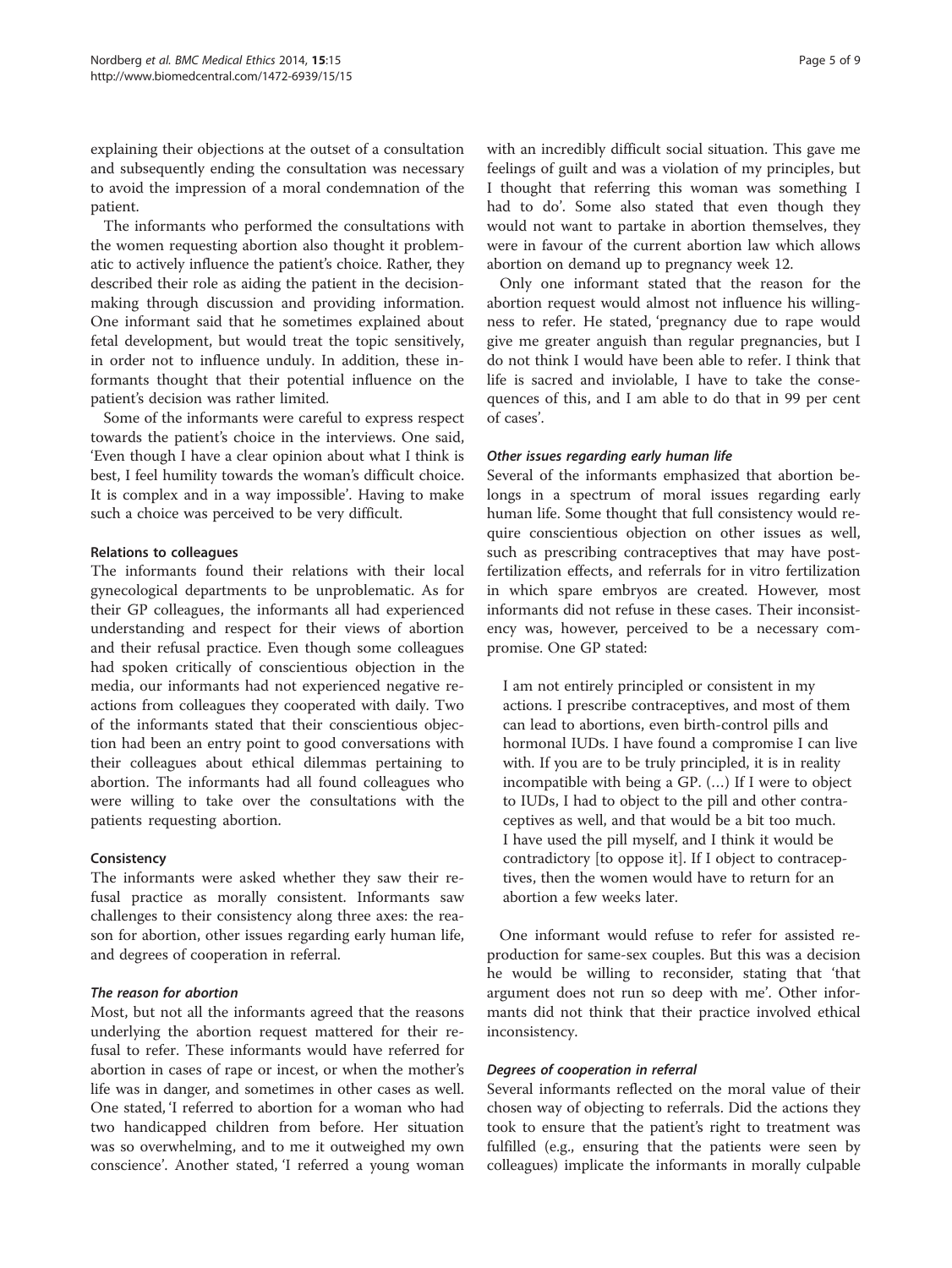cooperation? Informants had no definitive answer to this. A typical statement was,

Then there is the question of where the line goes for what one ought or ought not to do. With the two or three I have had I have said that they can go to the gynecological ward without a referral letter. I could have refrained from saying that. (…) It is really an artificial line  $-1$  have put the line at not signing my name.

### Burdens to patients and challenges to the physician-patient relationship

Refusal to refer as a potential rejection of the patient

A few GPs thought that their refusals could be experienced by the patient as a kind of rejection, causing disappointed patients, and perhaps damaging the doctor-patient relationship. One GP stated:

It is a problem, it does something to the relation with the patient – that I do not provide care fully, I feel that (…) I fail them a little bit in not taking part in the entire course – this is something that is harmful for the physician-patient relationship.

The informants assessed that physician-patient relations in the majority of cases had not been negatively influenced by the GP's refusal. The informants all thought that it was unproblematic for them to relate to the patients concerned in future consultations. A few stated that they treated some of these patients for postabortion grief in the aftermath of the abortion.

Some informants also stated that it is of the nature of the GP's job to sometimes decline the patients' requests. For instance, requests for certain diagnostic procedures, referrals, or sick leave certificates must sometimes be turned down. One GP stated, 'As a GP … people come to us with many wishes we cannot fulfil, asking for sick leaves (…) and it is [often] completely out of the question. That is also a rejection.'

Furthermore, a few informants also stated that they had experienced understanding and acceptance for their attitude towards abortion referrals from the patients concerned. One stated, 'I think people here have great respect for the fact that people have opinions. That is my explanation for why I have not encountered greater resistance'.

# An established physician-patient relationship as a safeguard against the experience of rejection

Several informants pressed the point that a well-established and long-running physician-patient relationship would make the GP's refusal to refer easier for both doctor and patient. One GP stated:

Our advantage [as GPs] is that we know patients for years. We have built a relationship in advance, which does not break just because of something that is not quite perfect. Refusals will be harder with a patient you do not know.

Some GPs said they had discussed just about everything with their patients, so a refusal to refer would not really mean a rejection. One GP stated that she was sure that a patient she had known for years saw her refusal as 'just a parenthesis' in their relationship.

#### Burdens to patients

Apart from the potential experience of rejection, mentioned by some informants, the informants did not think that their refusals led to burdens of significance for patients. One emphasized that although the patients do not receive the referral they want from their GP, they do receive proper health care as defined by the law, through being referred from another GP or being able to contact the gynecological ward directly. One informant stated, 'I do not think my practice here is any more blameworthy than that I am not up-to-date on all medical fields at all times – which I cannot be as a doctor'. Speaking of a particular patient, the informant said: 'If one views it as objectively as possible then I do not think she has suffered any burdens – the only potential burden must be to hear that others have different views on the principled aspects of her choice'.

#### **Discussion**

#### Consistency, ambivalence, and absolutism

According to a 1999 study on moral attitudes, Norwegians tend to separate between the questions "what is morally right and wrong", and "what should be allowed in a legal sense" [[2\]](#page-8-0). E.g., in 2004, more than 50% of Norwegian women who considered themselves conservative on religious questions, supported the right to abortion on demand [[15](#page-8-0)]. The 1999 study further showed that Norwegian doctors are more permissive toward abortion (which is legal) than the general population, but less permissive regarding euthanasia (which is prohibited). This could indicate that Norwegian doctors subscribe to a separation of law and morality to an even greater extent than the general population.

In a study among health professionals working in prenatal screening, Farsides et al. introduced the labels 'facilitators' , 'tolerators' , and 'absolutists' [\[16](#page-8-0)]. Whereas facilitators separate their own moral views from their professional duties, and tolerators accept the perceived wrongdoing of another, absolutism 'entails having a moral belief about something which is fixed and nonnegotiable'.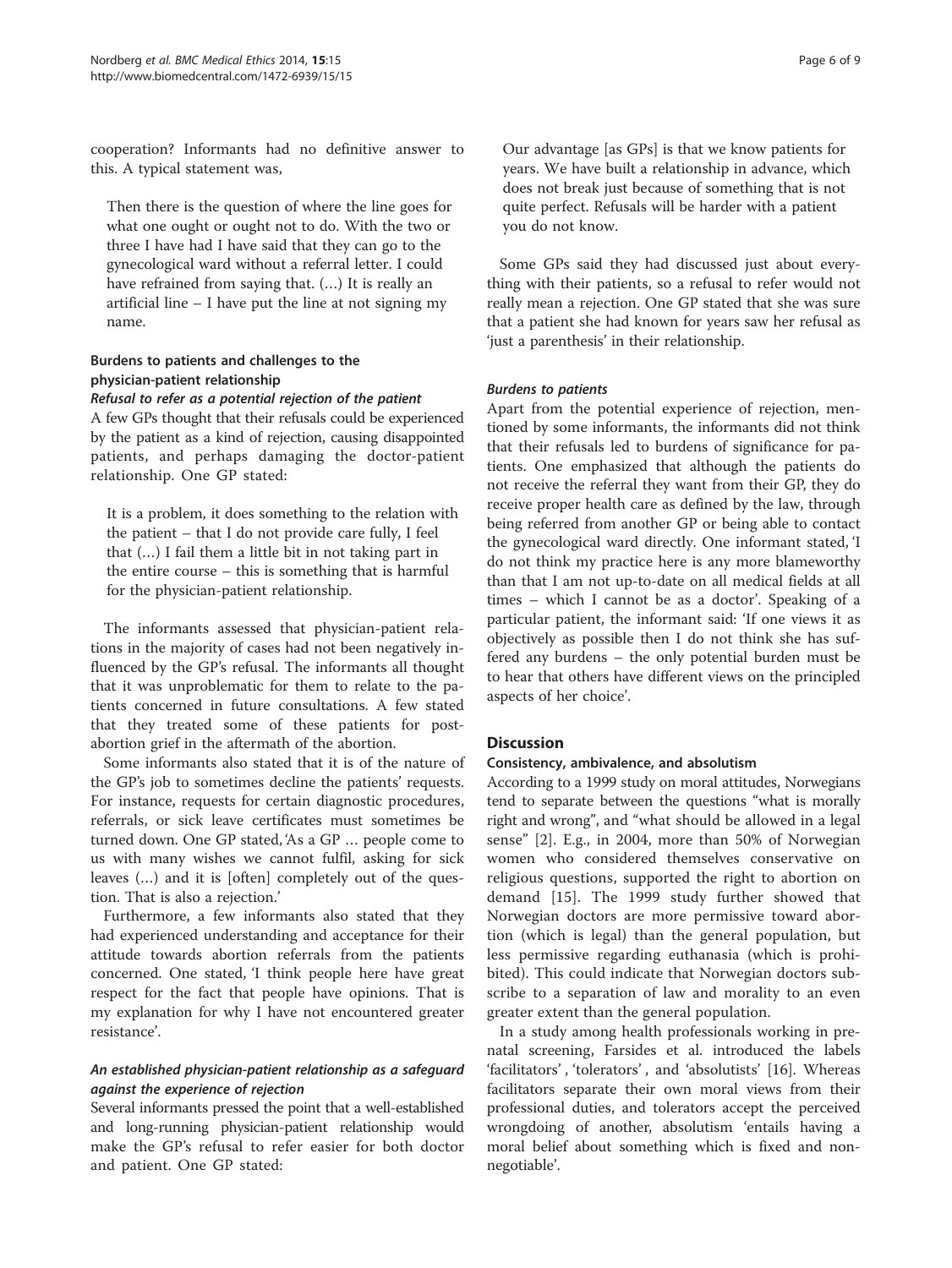One would perhaps expect conscientious objectors to be absolutists in this respect, but the label does not fit our informants entirely. Most displayed ambivalence towards situations in which an abortion was thought to be especially well justified, and some did in fact refer for abortion in such situations. In addition, many informants thought that their practice was not fully consistent when other issues pertaining to early human life were considered, and that their practices amounted to a degree of cooperation that was a necessary compromise.

Thus, even though the category of the absolutist is helpful for theoretical delineation of different attitudes, the typical absolutist – at least among our informants – is not absolutely absolutist, but rather marked by a striking ambivalence and a willingness to make certain compromises (e.g., prescribing contraceptives that have post-fertilization effects). A certain pragmatism seems to prevail, even among most doctors not willing to make referrals to abortion.

# Diversity of refusal practices, lack of legal regulation, and christian denominations

The study uncovered a diversity of practical arrangements among conscientious objectors. Informants differed as to whether they attempted to avoid the consultations with the patients seeking abortion, as to at what stage in the consultation they communicated their objection, and as to how they ensured the patient's subsequent access to abortion. They also differed as to whether they had informed officials in the municipality in which they practiced, and whether they had informed the patient population they served – something only one of the informants had done.

We identify two factors that we think can contribute to an explanation of this observed diversity: the relative lack of a developed legal regulation of conscientious objection; and the lack of guidance from Christian denominations. First, the relative 'legal vacuum' (until 2011) gave the GPs an incentive to conduct their refusals 'silently'. If these practices were to surface and become a public concern, this could potentially lead to legal repercussions and explicit societal disapproval. The legal vacuum meant that no guidelines for how referrals ought to be conducted were available. The silent refusals also meant that conscientious objectors were unlikely to know many like-minded colleagues. In sum, each physician was left to figure out for themselves whether and in which situations to object, and how to go about objecting.

Second, Protestant and other non-Catholic churches, to which five of the seven informants belonged, typically do not issue detailed guidance in bioethical questions. For instance, the Church of Norway (the former state church) has no settled view on how physicians should deal with abortion. If no guidance was forthcoming from legal rules, then, neither was there any from official

church bodies. Again, conscientious objectors were left to shape their practices on their own.

However, the two remaining informants were Roman Catholics. For one of these, but not for the other, the Catholic Church's official stance on cooperation in abortion was important. This informant stated that obligations towards the church's teaching were crucial in guiding and shaping the line of action chosen.

As a consequence of refusal practices surfacing and becoming a public concern, public attention has led to debate on how refusals ought to be carried out in practice. If official regulations are issued, these may prescribe the practical arrangement for refusal practices that the public and the authorities deem most appropriate.

### Well-established physician-patient relationships and the acceptability of refusals

In the normative literature on conscientious objection it is sometimes stated that conscientious objection is only – or at least more – morally acceptable if it takes place before a physician-patient relationship has been fully established [[17](#page-8-0)]. The main reason is that the physician in such cases has not yet promised the provision of health care services.

However, a novel argument to the opposite effect may be constructed from the present findings. Many of the informants had the impression that a long-standing physician-patient relationship was relatively impervious to deleterious effects of disagreements and moral differences. In a well-established relationship the physician and the patient know each other well and are, seemingly, likely to be more tolerant of each others' idiosyncrasies. Patient-doctor relationships are generally more trustful when they have lasted for a few years [[18](#page-8-0)]. The Norwegian 'regular GP scheme' facilitates the establishment of long-running physician-patient relationships.

By and large the informants did not think that their practice involved significant burdens to patients. However, the objecting GPs' own reports of course do not settle this issue (see Limitations below). Many patients seeking abortion are young women who may not have formed long-running relationships with their GPs. They may feel more abandoned by the GPs' refusals than the GPs themselves claim in our interviews.

In the GP's refusal may lie the potential for negative patient experiences of rejection and moral condemnation. In the Norwegian debate, this potential for negative experiences has figured prominently as a weighty argument against conscientious objection. This is in contrast with the international academic debate, in which this argument typically is not mentioned or lent much weight [\[17,19,20\]](#page-8-0). We believe this observation can be partly explained by objections in Norway often occurring 'silently'. The practice is not transparent, and so when patients confront a GP who refuses to refer, they may be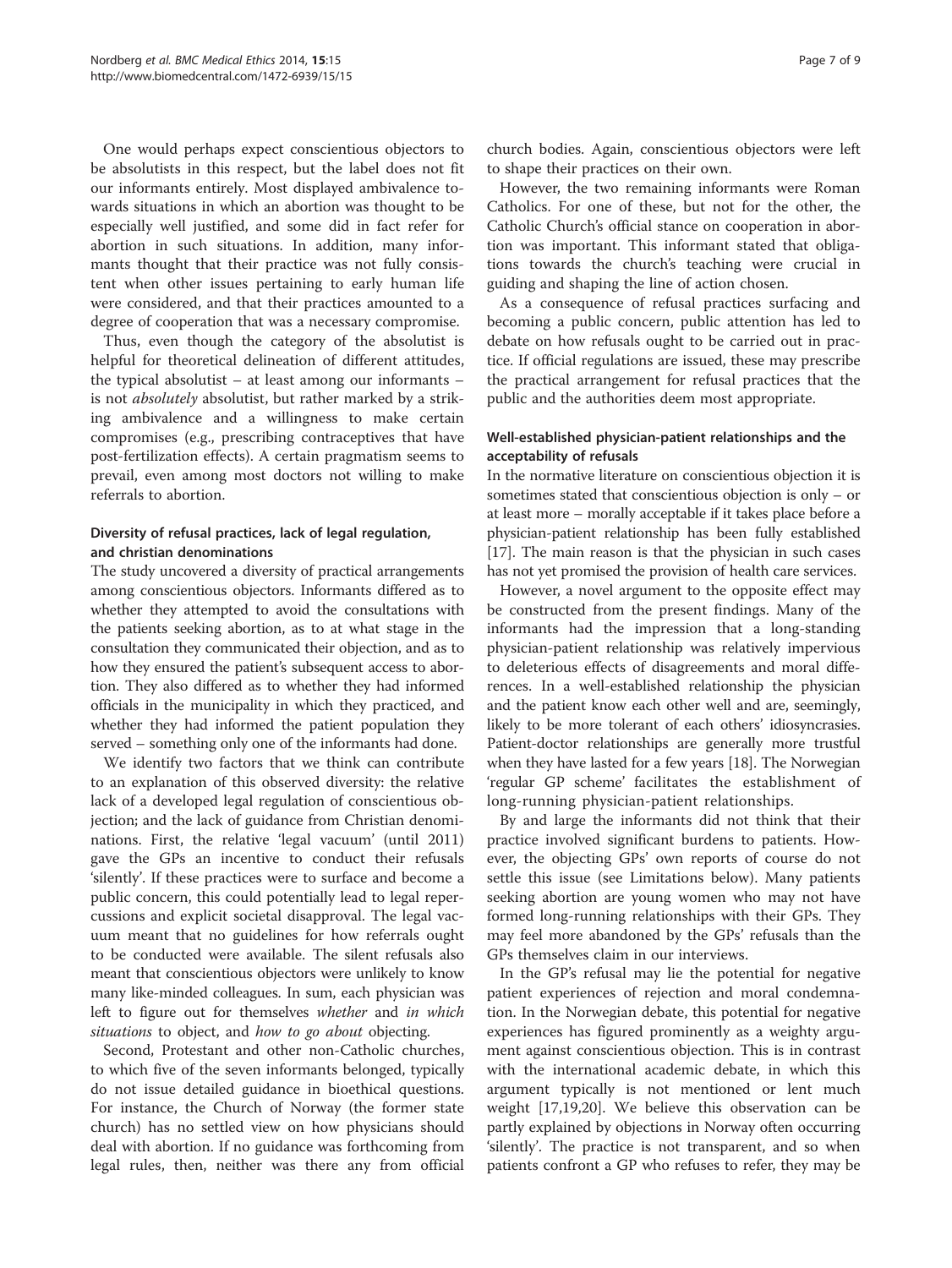wholly unprepared. Another factor that can help explain the significance given to the potential for rejection experiences is that abortion is considered to be a settled issue by most (i.e., a right to abortion on demand is accepted by a large majority); patients may thus be unprepared for encountering a moral dissident at the doctor's office.

#### Performing versus referring, and varieties of referrals

Granted that refusals to perform abortion are ethically justified, how strong is the corresponding justification for refusals to refer? Our informants do not address this question directly, but are unanimous in perceiving referrals as ethically highly problematic active participation in the abortion process. Still, the informants saw it as a duty not to obstruct the continuity of care. They had all arranged for colleagues to take over their consultations.

Our findings include nuances about referrals that the normative literature often does not take into account. Typically, the literature discusses the moral complicity involved in referring to an abortion clinic ('vertical referral'), and in referring to a colleague who then refers for abortion ('horizontal referral'). In addition, Chervenak and McCullough discuss 'indirect referrals', thereby designating the act of merely 'providing patients with referral information' [\[21\]](#page-8-0). Authors have differing views on the moral acceptability of the complicity involved in various kinds of referrals [\[17,21,22\]](#page-8-0).

However, our findings indicate that horizontal referral can be carried out in different ways. For instance, horizontal referral can be both the act of personally ensuring that the patient is offered a consultation with a colleague who then refers; and developing systems that will ensure that patients go directly to a colleague, thus bypassing the conscientious objector entirely. In addition, a written confirmation that the patient is pregnant was seen by some as a (morally preferable and distinct) alternative to a direct referral. It becomes a question for normative analysis whether different varieties of horizontal referral and the actions involved therein constitute different degrees of moral complicity, and whether any differences are of moral import.

### Different refusal practices may make a moral difference

A normative analysis of the diverse refusal practices uncovered in this study may find that the practices are not necessarily morally consistent. This is a discussion we will not enter into here, other than pointing out some possible questions for subsequent normative analysis. For instance, Wicclair argues that the moral justification for conscientious objection is strengthened to the extent that the doctor seeks to minimize burdens to patients [[17\]](#page-8-0). Which practical arrangement will burden patients the least – the advance disclosure to the patient population, the secretary's direct arrangement of a consultation with a colleague, the GP's disclosure of their refusal at the outset of the consultation, or the disclosure at the end of the consultation? And are the differences of moral significance?

One upshot is that there may be room for professional guidelines for how conscientious refusals should take place in practice. That is, if society deems that one way of conducting the refusal is more acceptable than others, and that this way is in fact acceptable, then a practical guideline for conscientious objectors could shape the way refusals take place, ultimately minimizing burdens to patients. For instance, a guideline could demand advance notification of the GP's objections for the patient population.

### The study's weaknesses

The study includes fewer informants than would be ideal. However, the study has merit in that each participant provided rich descriptions, and in shedding light on an under-researched topic. All informants were Christians; however, it is generally believed that most if not all Norwegian GPs who object to referrals for abortion are in fact Christians. The interviews gave the informants the opportunity to present their practices in a positive light. The informants can have had an incentive for a positive self-representation, especially considering the public controversy surrounding conscientious objection. When interpreting the informants' reports it is vitally important to keep in mind that these reports, however illuminating, do not give the full picture of the practice of conscientious objection. Crucially, the patients' own views are missing here. How do patients seeking referral for abortion experience their GP's conscientious refusal? Very little is known about this, and there may be methodological obstacles to the empirical study of these experiences. For the assessment of patients' experiences we currently only have indirect sources such as media stories and complaints to the health authorities that have been made public.

### Conclusions

The study uncovered a diversity of practical arrangements for refusals to refer for abortion. A striking find was the physicians' ambivalence and what they themselves perceived as ethical inconsistencies. The protection of moral integrity was perceived as vital; at the same time, informants wanted to ensure that the patient's interests and the physician-patient relationship were not harmed. Conscientious objection to referral yet – through arranging for a consultation with a colleague – assuming a certain responsibility for the patient's access to abortion services, was seen as a practically feasible and morally acceptable compromise. In short, conscientious refusals were pragmatic solutions to a moral dilemma.